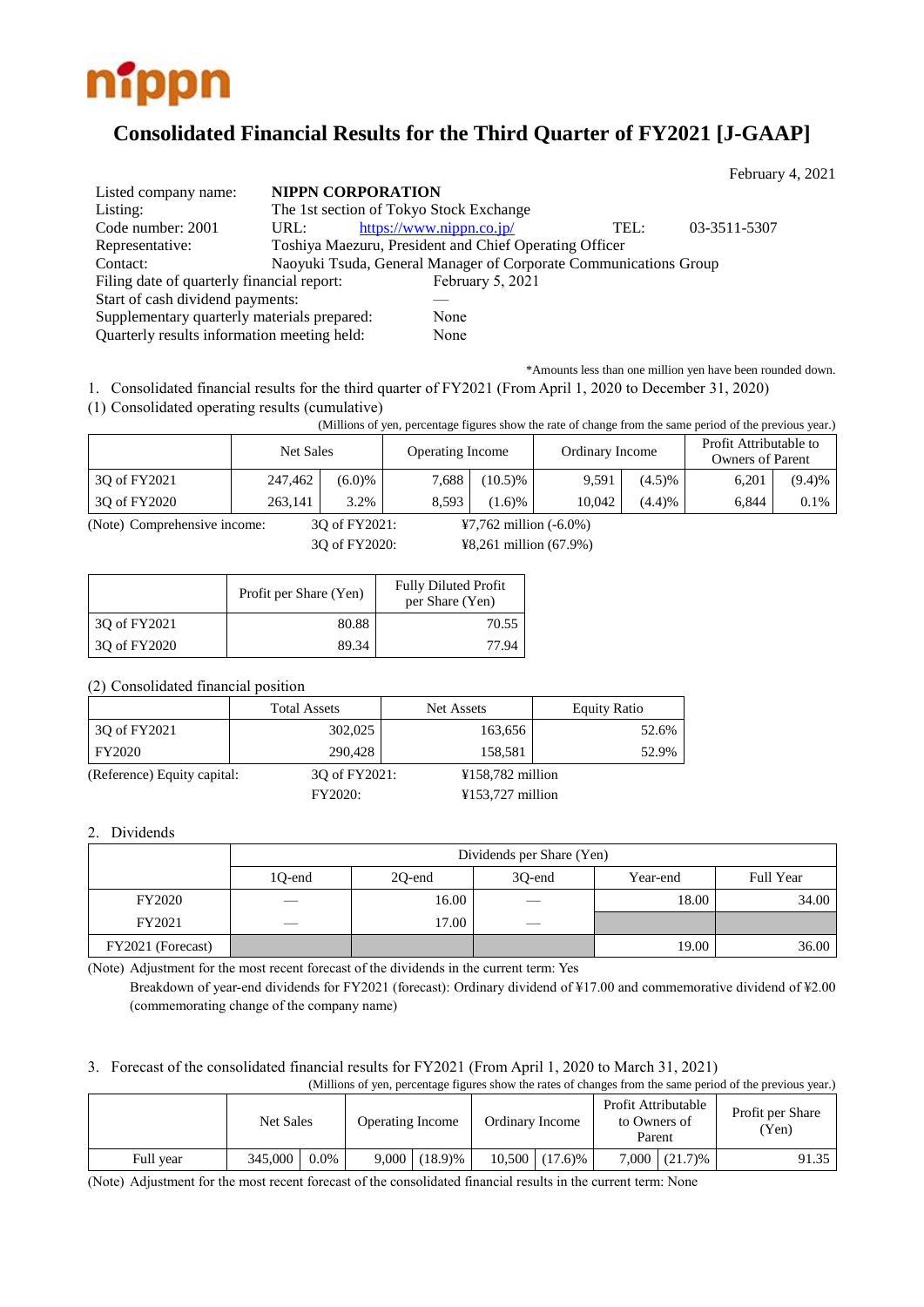\* Notes

- (1) Significant changes in subsidiaries during the current quarter (changes in specified subsidiaries in accordance with changes in the scope of consolidation): None
- (2) Adoption of special accounting methods for preparation of quarterly consolidated financial information: None
- (3) Changes in accounting policies, accounting estimates and retrospective restatements

| 1) Changes in accounting policies due to revisions of accounting standards: | None |
|-----------------------------------------------------------------------------|------|
| 2) Changes other than $1$ :                                                 | None |

| $\omega$ ) Changes outer than 1).   | 11011C |
|-------------------------------------|--------|
| 3) Changes in accounting estimates: | None   |
| 4) Retrospective restatements:      | None   |

(4) Number of shares issued and outstanding (common stock)

| 1) Number of shares outstanding at<br>the end of each period (including<br>treasury shares): | 30 of FY2021 | 78,824,009 | shares FY2020               | 78,824,009 | shares |
|----------------------------------------------------------------------------------------------|--------------|------------|-----------------------------|------------|--------|
| 2) Number of treasury shares at the<br>end of each period:                                   | 30 of FY2021 | 2.093.159  | shares FY2020               | 2.157.266  | shares |
| 3) Average number of shares<br>(quarterly consolidated<br>cumulative period):                | 30 of FY2021 | 76,677,010 | shares $\vert$ 30 of FY2020 | 76,613,587 | shares |

- \* These consolidated financial results are outside the scope of quarterly review procedures by certified public accountants or an audit corporation.
- \* Explanation regarding the appropriate use of projected financial results and other special instructions

Descriptions regarding the future, including the financial outlook contained in this material, are based on certain information currently available to the Company and particular assumptions, which are, at the discretion of the Company, deemed reasonable, and actual financial results may significantly vary due to various factors. Please refer to "1. Qualitative Information on Quarterly Consolidated Financial Results, (3) Information on forecast of the consolidated financial results" on page 4 for information on preconditions underlying the above outlook and other related information.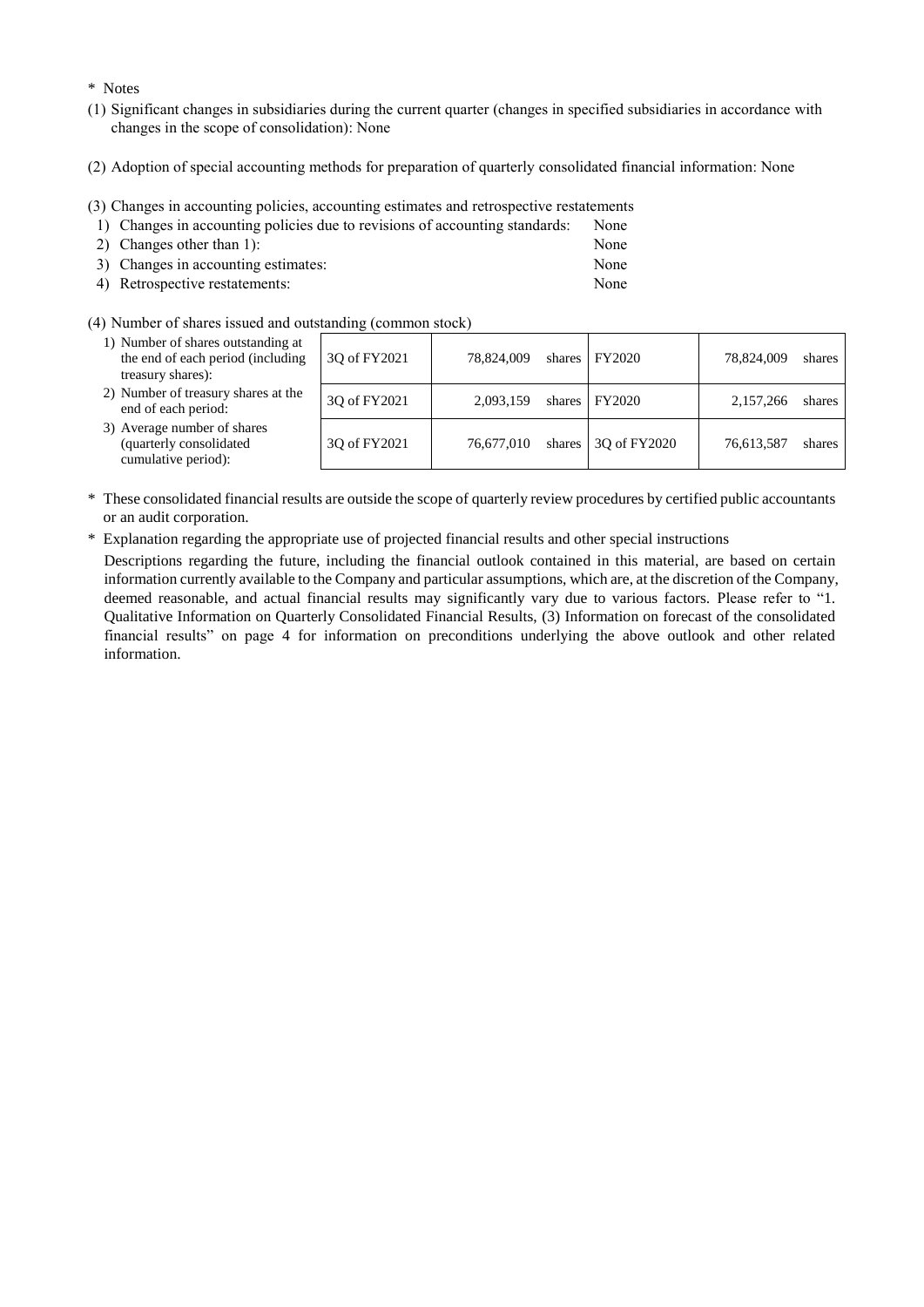### Contents

| 1.  |  |
|-----|--|
|     |  |
|     |  |
|     |  |
| 2.  |  |
|     |  |
|     |  |
|     |  |
|     |  |
| (3) |  |
|     |  |
|     |  |
|     |  |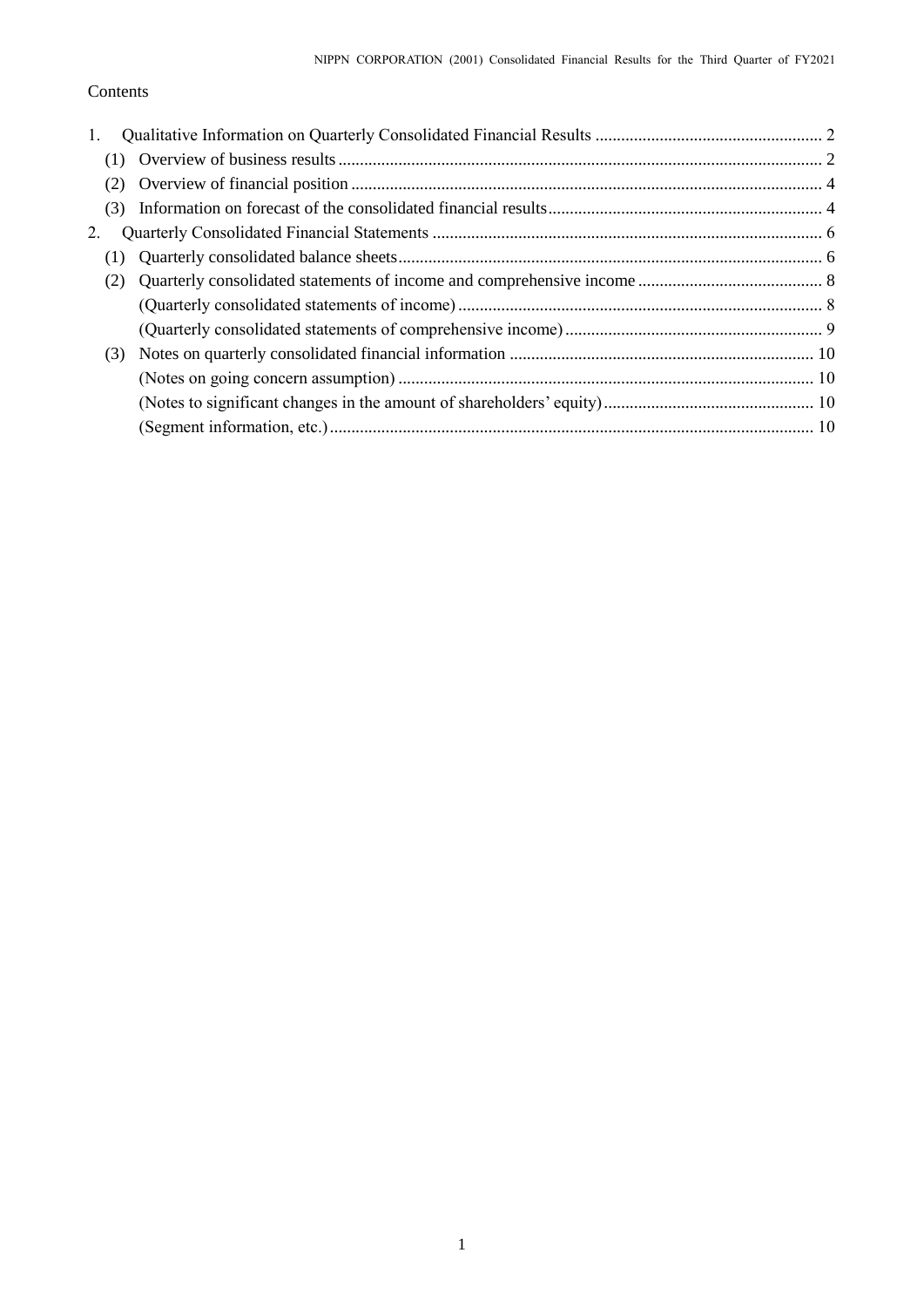(Millions of yen)

<span id="page-3-0"></span>

| 1. Qualitative Information on Quarterly Consolidated Financial Results |
|------------------------------------------------------------------------|
|------------------------------------------------------------------------|

### <span id="page-3-1"></span>**(1) Overview of business results**

|                                            | First nine months of<br>Fiscal 2020 | First nine months of<br>Fiscal 2021 | <b>Difference</b> | Change |
|--------------------------------------------|-------------------------------------|-------------------------------------|-------------------|--------|
| Net sales                                  | 263,141                             | 247,462                             | (15,679)          | 94.0%  |
| Operating income                           | 8,593                               | 7,688                               | (904)             | 89.5%  |
| Ordinary income                            | 10,042                              | 9,591                               | (451)             | 95.5%  |
| Profit attributable<br>to owners of parent | 6,844                               | 6,201                               | (643)             | 90.6%  |

During the first nine months of the fiscal year ending March 31, 2021, notwithstanding the protracted global impact of the COVID-19 pandemic, there was a moderate resumption of economic activities in Japan after lifting of the declaration of the state of emergency issued in spring 2020. However, amid a resurgence of COVID-19 cases, prospects for the Japanese economy have remained uncertain.

While the COVID-19 pandemic is having a great impact on the food industry, centering on the restaurant sector, a slight recovery occurred in fall 2020. However, owing to the recent resurgence of COVID-19 cases, concerns about the impact intensified once more, as evidenced by shorter opening hours of restaurants, consumers staying home, etc. Thus, the business environment has remained harsh.

In these circumstances, according the top priority to customers' safety and security and employees' health, the Group continues the thorough implementation of measures to prevent the spread of infection based on the guidelines of national and local government. At the same time, as part of efforts to fulfill its social responsibility for ensuring a stable supply of food, the Group has maintained a business system that allows continuation of production activities at all its plants in Japan and abroad while adopting new workstyles, such as promotion of working from home.

Meanwhile, with the aim of maintaining sustainable growth even in this unforeseeable harsh business environment, the Group is strengthening its business foundation as a multifaceted food enterprise. To this end, we are reducing costs and beefing up sales to reinforce the existing business while, at the same time, making vigorous investment in promising fields. For example, construction of a new premix plant at the Fukuoka Mill was completed in October 2020 and the second frozen food plant at the Isesaki Plant of NIPPN Frozen Food Co., Ltd. and a frozen dough plant of NIPPN (Thailand) Co., Ltd. were completed in November. The Company's vigorous capital investment in Japan and abroad is designed to expand the supply capacity and thus our ability to offer a wide range of products, including new products that are to be introduced.

Furthermore, the Company changed its company name to NIPPN CORPORATION on January 1, 2021. We have been promoting business diversification, from the flour milling business, into food, ready-made meals, and healthcare, including the Group companies. In recent years, reflecting changes in the environment affecting the food business, the Food segment and other operations have come to represent a growing share of the Group's sales. Therefore, the company name referring to one specific business, flour milling, no longer fully expressed the current configuration of the Company and the Group. Aiming to grow as a multifaceted food enterprise both in name and reality in a fresh round of development, the Company changed its company name that had been used since the Company's foundation. Using "NIPPN," which has been used as the Company's pet name, as the new company name, we will more aggressively endeavor to further expand and develop our business as an enterprise with which customers will experience an ever-closer relationship.

Greatly affected by the COVID-19 pandemic, consolidated net sales for the first nine months of fiscal 2021 decreased by 6.0% year on year to ¥247,462 million, operating income decreased by 10.5% to ¥7,688 million, ordinary income decreased by 4.5% to ¥9,591 million, and profit attributable to owners of parent decreased by 9.4% to ¥6,201 million.

The performance of individual business segments was as follows.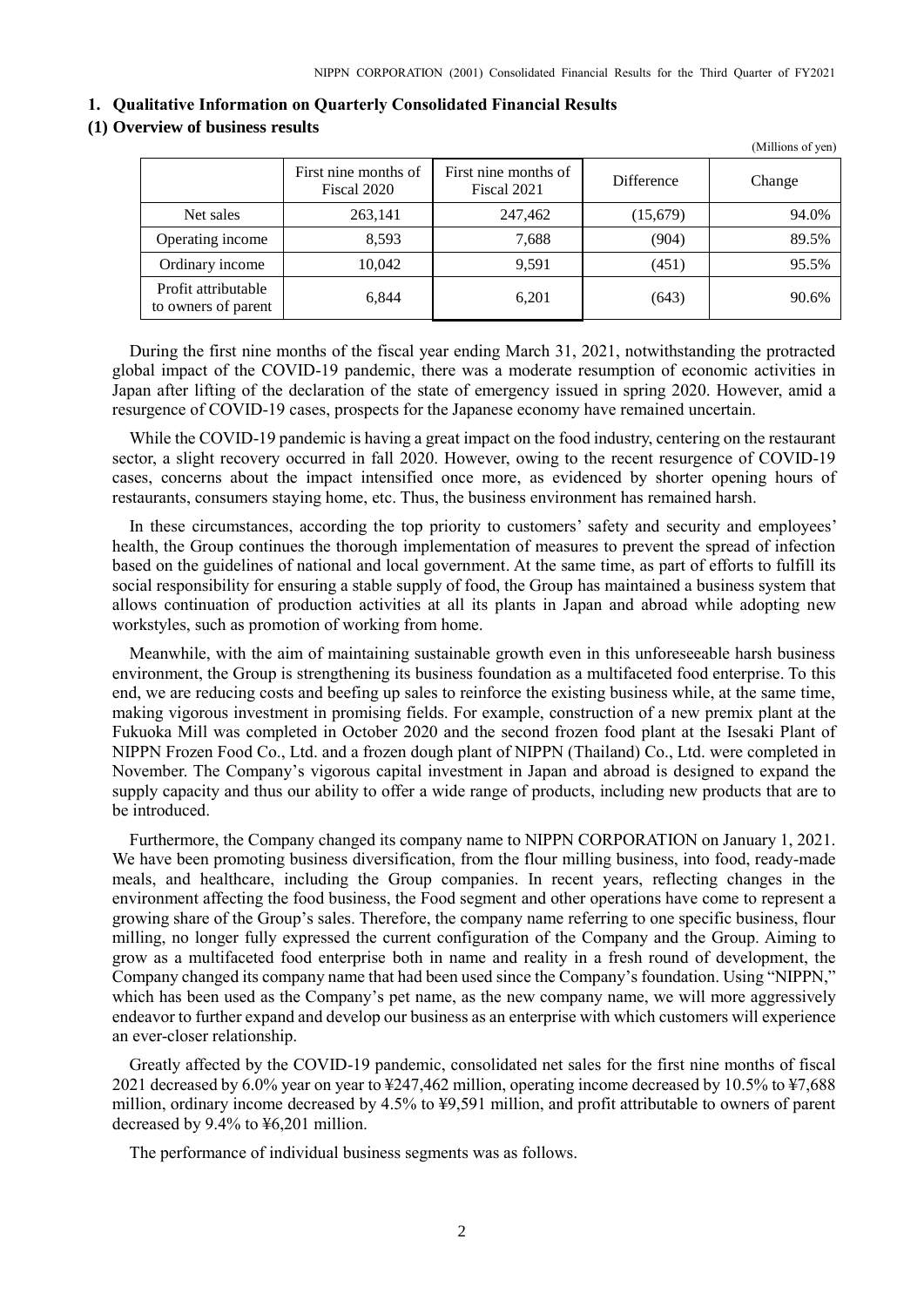#### 1) Flour Milling

|                  | First nine months of<br>Fiscal 2020 | First nine months of<br>Fiscal 2021 | <b>Difference</b> | Change |
|------------------|-------------------------------------|-------------------------------------|-------------------|--------|
| Net sales        | 78,832                              | 74.345                              | (4.487)           | 94.3%  |
| Operating income | 4.506                               | 3.923                               | (583)             | 87.1%  |

The Group is strengthening quality control in response to the growing preoccupation with the safety and security of food throughout society. At the same time, to address customer needs and diversifying food preferences, the Group promoted sales initiatives with a view to resolving the issues that concern customers.

Despite operating in an environment in which the impact of COVID-19 was expanding, we strove to strengthen initiatives in partnership with customers and enhance sales capabilities and brand power, and promoted sales activities. However, sales of wheat flour were lower than the level for the same period of the previous year, affected by sluggish demand mainly in the restaurant sector and the price revision made in January 2020.

Both shipped volume and sales of wheat bran, a by-product, were higher than the levels for the same period of the previous year.

In line with the increase of government sales prices (tax inclusive) of imported wheat by 3.1% on average for the five key products in April 2020 and the decrease by 4.3% in October 2020, we revised the prices of our products in June 2020 and January 2021, respectively.

As a result, net sales for the Flour Milling segment decreased by 5.7% year on year to ¥74,345 million, and operating income decreased by 12.9% to ¥3,923 million.

|                  | First nine months of<br>Fiscal 2020 | First nine months of<br>Fiscal 2021 | Difference | Change |
|------------------|-------------------------------------|-------------------------------------|------------|--------|
| Net sales        | 155.497                             | 147.192                             | (8,305)    | 94.7%  |
| Operating income | 3,633                               | 3,307                               | (325)      | 91.0%  |

In the professional-use category, demand was sluggish, centering on the restaurant sector, reflecting the government's request for people to stay at home and for the operation of various businesses to be suspended following the declaration of a state of emergency issued in spring 2020 as well as the introduction of shorter opening hours, the cancellation of large-scale events, and other developments. Moreover, changes in consumer behavior have persisted even after the lifting of the declaration of the state of emergency, and as a result, sales of products in the professional-use category were lower than the level for the same period of the previous year.

On the other hand, in the home-use product category, the government's request for people to stay at home led to an increase in demand for products for consumption at home. Also, the Company conducted vigorous sales promotion activities, including execution of TV commercials. As a result, there was brisk demand for home-use premixes, pasta, and pasta sauces, and sales of products in the home-use product category were higher than the level for the same period of the previous year.

In the frozen foods category, significant changes in consumer behavior were evident, such as the growth in demand for products for consumption at home. As a result, there was brisk demand for the Oh' my Premium series of frozen pasta and for the One Plate Meal series of complete meals consisting of a main dish and staples, and sales of products in the frozen foods category were higher than the level for the same period of the previous year.

In the ready-made meals business, sales were lower than the level for the same period of the previous year, affected by sluggish demand reflecting an increase in teleworking and in people staying at home.

(Millions of yen)

(Millions of yen)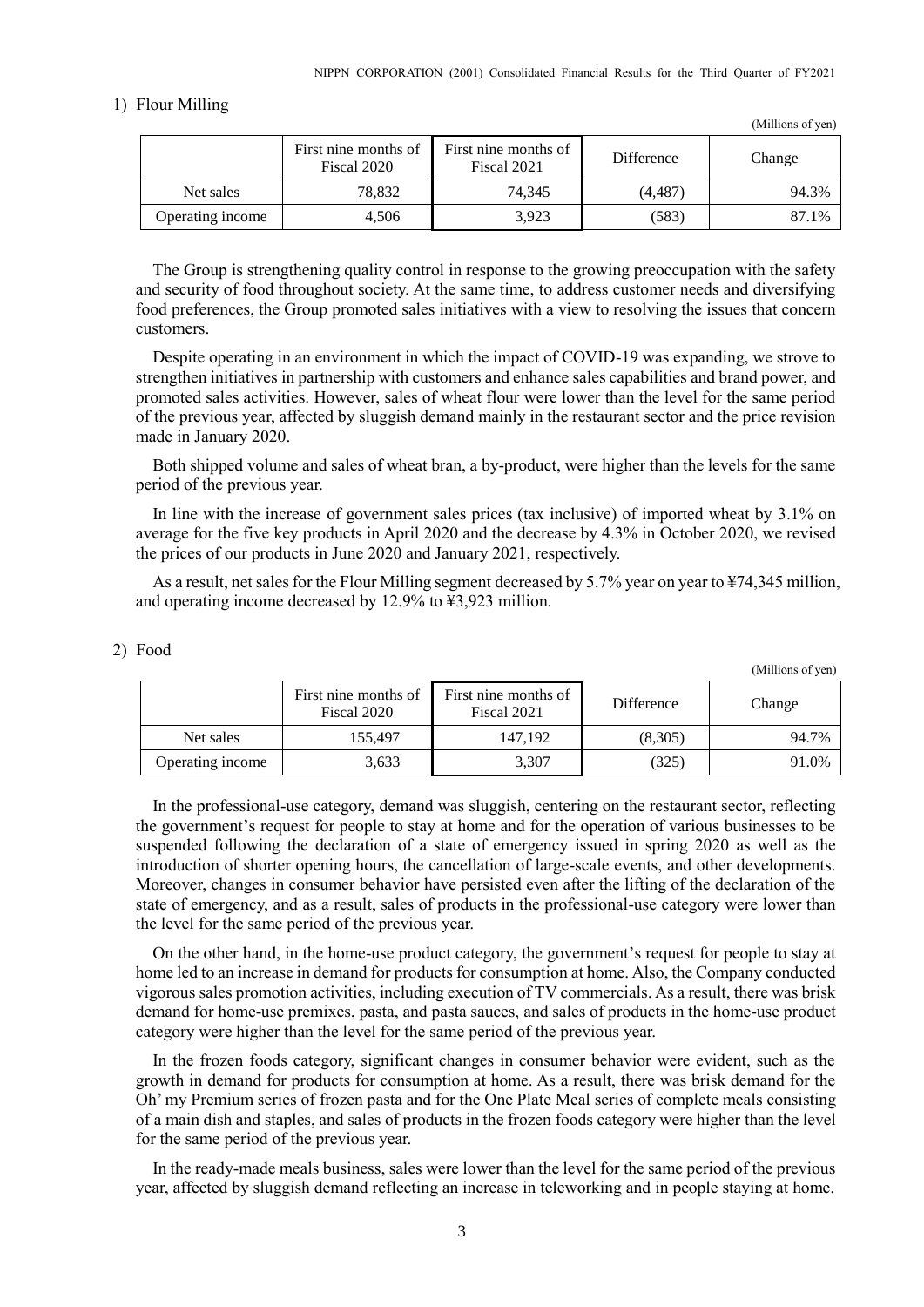(Millions of yen)

As a result, net sales of the Food segment decreased by 5.3% year on year to ¥147,192 million, and operating income decreased by 9.0% to ¥3,307 million.

| Other |
|-------|
|       |

|                  |                                     |                                     |            | (Millions of yen) |
|------------------|-------------------------------------|-------------------------------------|------------|-------------------|
|                  | First nine months of<br>Fiscal 2020 | First nine months of<br>Fiscal 2021 | Difference | Change            |
| Net sales        | 28,810                              | 25.924                              | (2,886)    | 90.0%             |
| Operating income | 413                                 | 519                                 | 105        | 125.6%            |

Sales of the engineering business were lower than the level for the same period of the previous year, reflecting stabilization of inquiries for large projects.

Sales of the pet food business were higher than the level for the same period of the previous year because shipped volume grew briskly.

As a result, net sales for the Other segment decreased by 10.0% year on year to ¥25,924 million, while operating income increased by 25.6% to ¥519 million.

#### <span id="page-5-0"></span>**(2) Overview of financial position**

|                                  |                      |                         | (1.111110110011)  |
|----------------------------------|----------------------|-------------------------|-------------------|
|                                  | As of March 31, 2020 | As of December 31, 2020 | <b>Difference</b> |
| Current assets                   | 114,534              | 118,594                 | 4,059             |
| Non-current assets               | 175,832              | 183,378                 | 7,545             |
| Deferred assets                  | 61                   | 52                      | (9)               |
| Total assets                     | 290,428              | 302,025                 | 11,596            |
| Current liabilities              | 74,078               | 69,450                  | (4,628)           |
| Non-current liabilities          | 57,768               | 68.917                  | 11,148            |
| <b>Total liabilities</b>         | 131,847              | 138,368                 | 6,520             |
| Total net assets                 | 158,581              | 163,656                 | 5,075             |
| Total liabilities and net assets | 290,428              | 302,025                 | 11,596            |

Total assets at the end of the first nine months of fiscal 2021 increased by ¥11,596 million from the previous fiscal year end (March 31, 2020) to ¥302,025 million. This was mainly because property, plant and equipment, notes and accounts receivable - trade and investment securities increased by ¥5,391 million, ¥3,800 million, and ¥2,499 million, respectively.

Total liabilities increased by ¥6,520 million from the previous fiscal year end to ¥138,368 million. This was mainly because loans payable increased by ¥11,286 million and bonds payable decreased by ¥5,000 million.

Net assets increased by ¥5,075 million from the previous fiscal year end to ¥163,656 million. This was mainly attributable to increases of ¥3,509 million in retained earnings and ¥1,878 million in unrealized holding gain on securities.

### <span id="page-5-1"></span>**(3) Information on forecast of the consolidated financial results**

The outlook for the Japanese economy is expected to remain unclear since it is not known when the COVID-19 pandemic will abate.

In these circumstances, while continuing to exercise due care and implementing measures to prevent infection of customers and employees so as to ensure safety and a stable supply of food as part of efforts to fulfill its social responsibility, the Group aims to achieve further growth as a multifaceted food enterprise.

The Company's financial results for the first nine months of the fiscal year ending March 31, 2021 were virtually as forecast. The forecast of the consolidated financial results for the full year of fiscal 2021 is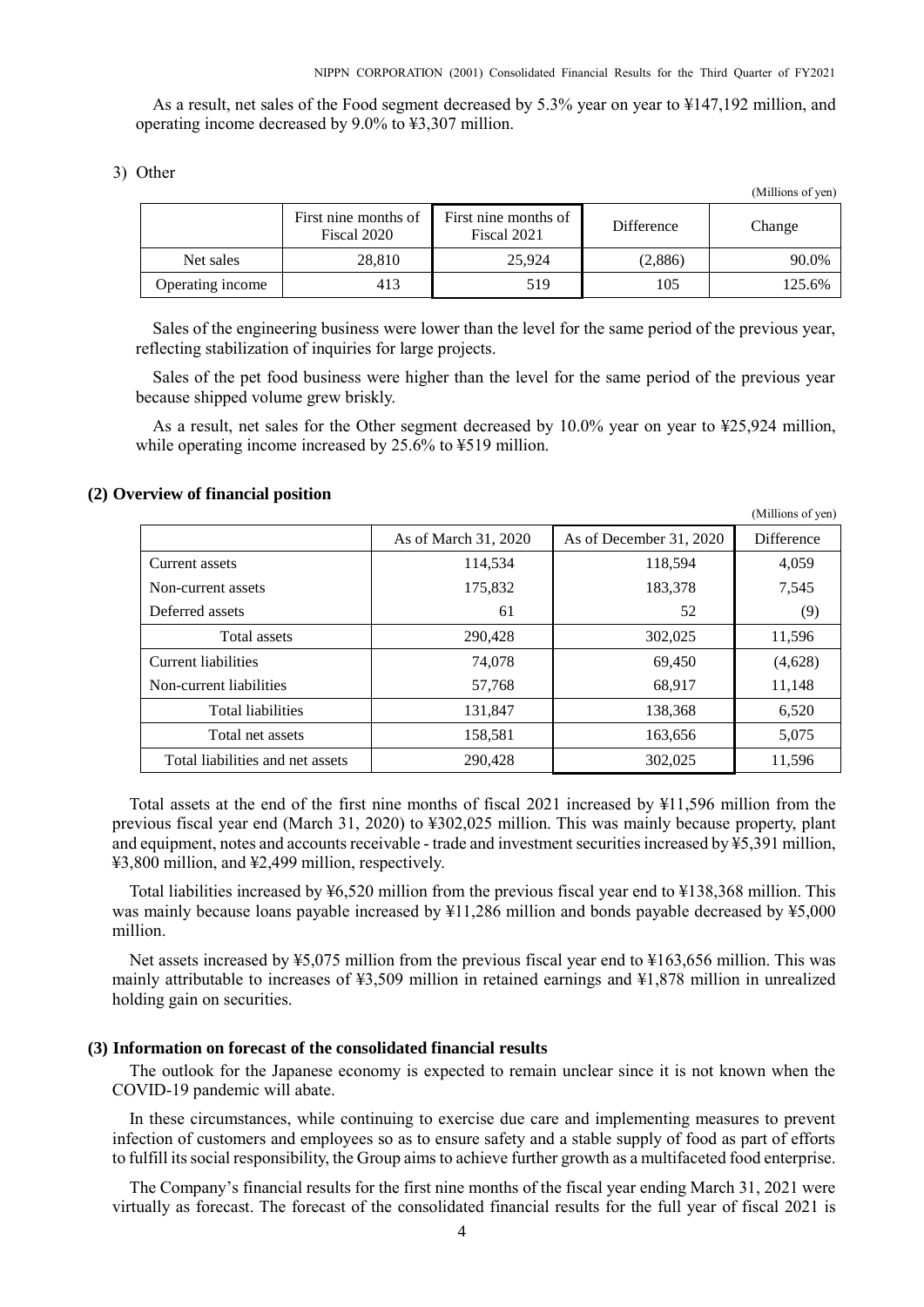unchanged from the forecast announced on May 14, 2020: net sales of ¥345.0 billion, operating income of ¥9.0 billion, ordinary income of ¥10.5 billion, and profit attributable to owners of parent of ¥7.0 billion.

We plan to pay a year-end dividend of ¥19 per share, by adding a commemorative dividend of ¥2 to commemorate the change of the company name. As a result, full-year dividends will amount to ¥36 per share.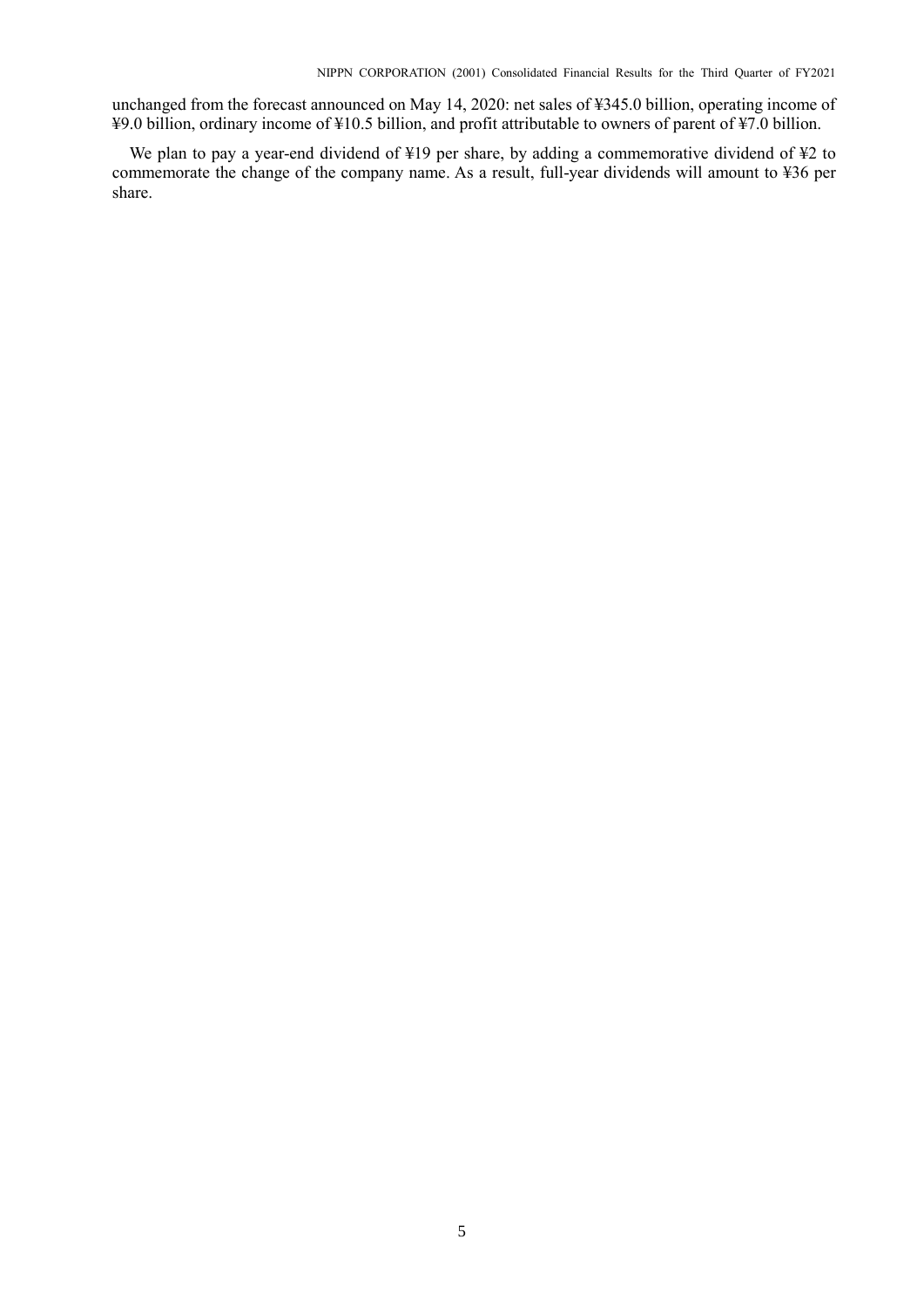## <span id="page-7-0"></span>**2. Quarterly Consolidated Financial Statements**

### <span id="page-7-1"></span>**(1) Quarterly consolidated balance sheets**

|                                        |                                  | (Millions of yen)                                       |
|----------------------------------------|----------------------------------|---------------------------------------------------------|
|                                        | FY2020<br>(As of March 31, 2020) | Third Quarter of FY2021<br>(As of December 31,<br>2020) |
| Assets                                 |                                  |                                                         |
| Current assets                         |                                  |                                                         |
| Cash and deposits                      | 33,829                           | 32,457                                                  |
| Notes and accounts receivable - trade  | 44,928                           | 48,729                                                  |
| Merchandise and finished goods         | 14,977                           | 16,024                                                  |
| Work in process                        | 301                              | 147                                                     |
| Raw materials and supplies             | 16,717                           | 17,282                                                  |
| Other current assets                   | 3,916                            | 4,016                                                   |
| Allowance for doubtful accounts        | (136)                            | (63)                                                    |
| Total current assets                   | 114,534                          | 118,594                                                 |
| Non-current assets                     |                                  |                                                         |
| Property, plant and equipment          |                                  |                                                         |
| Buildings and structures, net          | 42,084                           | 45,345                                                  |
| Machinery, equipment and vehicles, net | 20,146                           | 20,792                                                  |
| Land                                   | 40,605                           | 40,396                                                  |
| Construction in progress               | 2,199                            | 3,463                                                   |
| Other, net                             | 1,922                            | 2,352                                                   |
| Total property, plant and equipment    | 106,957                          | 112,349                                                 |
| Intangible assets                      |                                  |                                                         |
| Goodwill                               | 514                              | 429                                                     |
| Other                                  | 1,110                            | 1,182                                                   |
| Total intangible assets                | 1,624                            | 1,611                                                   |
| Investments and other assets           |                                  |                                                         |
| Investment securities                  | 61,525                           | 64,024                                                  |
| Other assets                           | 6,355                            | 5,994                                                   |
| Allowance for doubtful accounts        | (631)                            | (602)                                                   |
| Total investments and other assets     | 67,249                           | 69,416                                                  |
| Total non-current assets               | 175,832                          | 183,378                                                 |
| Deferred assets                        | 61                               | 52                                                      |
| Total assets                           | 290,428                          | 302,025                                                 |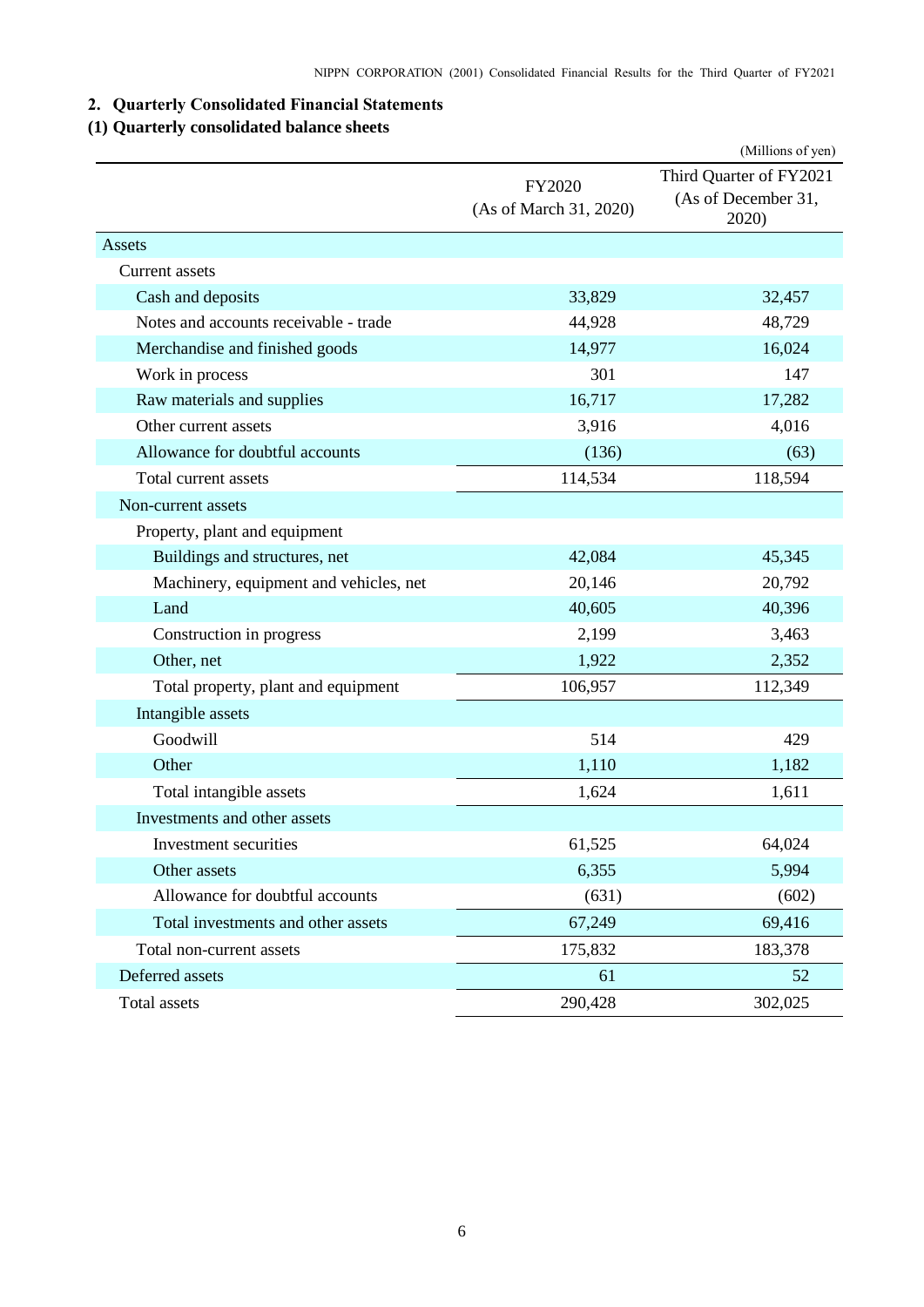|                                                                   |                                  | (Millions of yen)                                       |
|-------------------------------------------------------------------|----------------------------------|---------------------------------------------------------|
|                                                                   | FY2020<br>(As of March 31, 2020) | Third Quarter of FY2021<br>(As of December 31,<br>2020) |
| Liabilities                                                       |                                  |                                                         |
| <b>Current liabilities</b>                                        |                                  |                                                         |
| Notes and accounts payable - trade                                | 27,115                           | 27,447                                                  |
| Short-term loans payable                                          | 20,824                           | 21,878                                                  |
| Current portion of bonds                                          | 5,000                            |                                                         |
| Income taxes payable                                              | 2,473                            | 772                                                     |
| Provision for bonuses                                             | 710                              | 250                                                     |
| Other current liabilities                                         | 17,954                           | 19,102                                                  |
| Total current liabilities                                         | 74,078                           | 69,450                                                  |
| Non-current liabilities                                           |                                  |                                                         |
| Convertible bond-type bonds with<br>subscription rights to shares | 25,092                           | 25,078                                                  |
| Long-term loans payable                                           | 12,418                           | 22,651                                                  |
| Net defined benefit liability                                     | 5,212                            | 4,717                                                   |
| Accrued retirement benefits for directors                         | 873                              | 794                                                     |
| Other non-current liabilities                                     | 14,172                           | 15,675                                                  |
| Total non-current liabilities                                     | 57,768                           | 68,917                                                  |
| <b>Total liabilities</b>                                          | 131,847                          | 138,368                                                 |
| Net assets                                                        |                                  |                                                         |
| Shareholders' equity                                              |                                  |                                                         |
| Common stock                                                      | 12,240                           | 12,240                                                  |
| Capital surplus                                                   | 11,262                           | 11,273                                                  |
| Retained earnings                                                 | 109,507                          | 113,017                                                 |
| <b>Treasury shares</b>                                            | (3, 422)                         | (3,317)                                                 |
| Total shareholders' equity                                        | 129,587                          | 133,213                                                 |
| Accumulated other comprehensive income                            |                                  |                                                         |
| Unrealized holding gain (loss) on securities                      | 24,444                           | 26,323                                                  |
| Deferred gain (loss) on hedges                                    | $\boldsymbol{0}$                 | (5)                                                     |
| Foreign currency translation adjustment                           | 961                              | 371                                                     |
| Retirement benefits liability adjustments                         | (1,267)                          | (1,120)                                                 |
| Total accumulated other comprehensive<br>income                   | 24,139                           | 25,568                                                  |
| Subscription rights to shares                                     | 260                              | 214                                                     |
| Non-controlling interests                                         | 4,593                            | 4,659                                                   |
| Total net assets                                                  | 158,581                          | 163,656                                                 |
| Total liabilities and net assets                                  | 290,428                          | 302,025                                                 |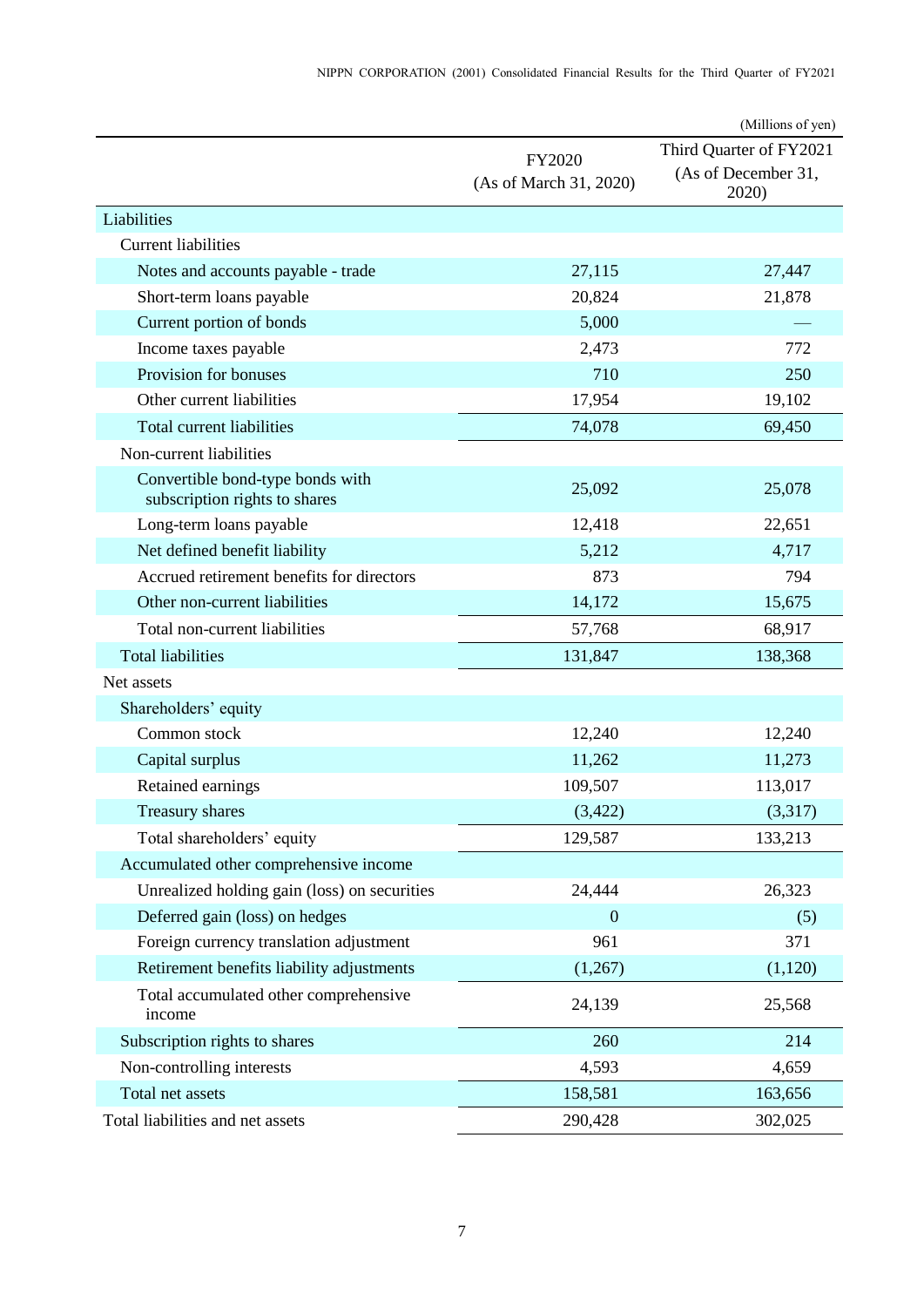## <span id="page-9-0"></span>**(2) Quarterly consolidated statements of income and comprehensive income (Quarterly consolidated statements of income)**

<span id="page-9-1"></span>

|                                                                      |                                              | (Millions of yen)                            |
|----------------------------------------------------------------------|----------------------------------------------|----------------------------------------------|
|                                                                      | Third quarter of FY2020                      | Third quarter of FY2021                      |
|                                                                      | (From April 1, 2019 to<br>December 31, 2019) | (From April 1, 2020 to<br>December 31, 2020) |
| Net sales                                                            | 263,141                                      | 247,462                                      |
| Cost of sales                                                        | 189,736                                      | 176,058                                      |
| Gross profit                                                         | 73,405                                       | 71,403                                       |
| Selling, general and administrative expenses                         | 64,811                                       | 63,714                                       |
| Operating income                                                     | 8,593                                        | 7,688                                        |
| Non-operating income                                                 |                                              |                                              |
| Interest income                                                      | 46                                           | 67                                           |
| Dividend income                                                      | 1,375                                        | 1,468                                        |
| Share of profit of entities accounted for using<br>equity method     | 207                                          | 184                                          |
| Other                                                                | 394                                          | 631                                          |
| Total non-operating income                                           | 2,024                                        | 2,351                                        |
| Non-operating expenses                                               |                                              |                                              |
| Interest expenses                                                    | 157                                          | 128                                          |
| Other                                                                | 417                                          | 319                                          |
| Total non-operating expenses                                         | 575                                          | 448                                          |
| Ordinary income                                                      | 10,042                                       | 9,591                                        |
| Extraordinary income                                                 |                                              |                                              |
| Gain on sales of fixed assets                                        | 173                                          | 363                                          |
| Gain on sales of investment securities                               | 504                                          | 355                                          |
| Total extraordinary income                                           | 677                                          | 718                                          |
| <b>Extraordinary expenses</b>                                        |                                              |                                              |
| Loss on sales and disposal of fixed assets                           | 95                                           | 84                                           |
| <b>Impairment</b> loss                                               |                                              | 233                                          |
| Loss on valuation of investment securities                           | 33                                           |                                              |
| Demolition expenses                                                  | 71                                           |                                              |
| Expenses for change of the corporate brand<br>logo and related items | 397                                          |                                              |
| Company name change cost                                             |                                              | 297                                          |
| Other                                                                | 32                                           | 256                                          |
| Total extraordinary expenses                                         | 630                                          | 872                                          |
| Profit before income taxes                                           | 10,090                                       | 9,437                                        |
| Income taxes - current                                               | 2,604                                        | 2,521                                        |
| Income taxes - deferred                                              | 546                                          | 601                                          |
| Total income taxes                                                   | 3,150                                        | 3,123                                        |
| Profit                                                               | 6,939                                        | 6,314                                        |
| Profit attributable to non-controlling interests                     | 94                                           | 112                                          |
| Profit attributable to owners of parent                              | 6,844                                        | 6,201                                        |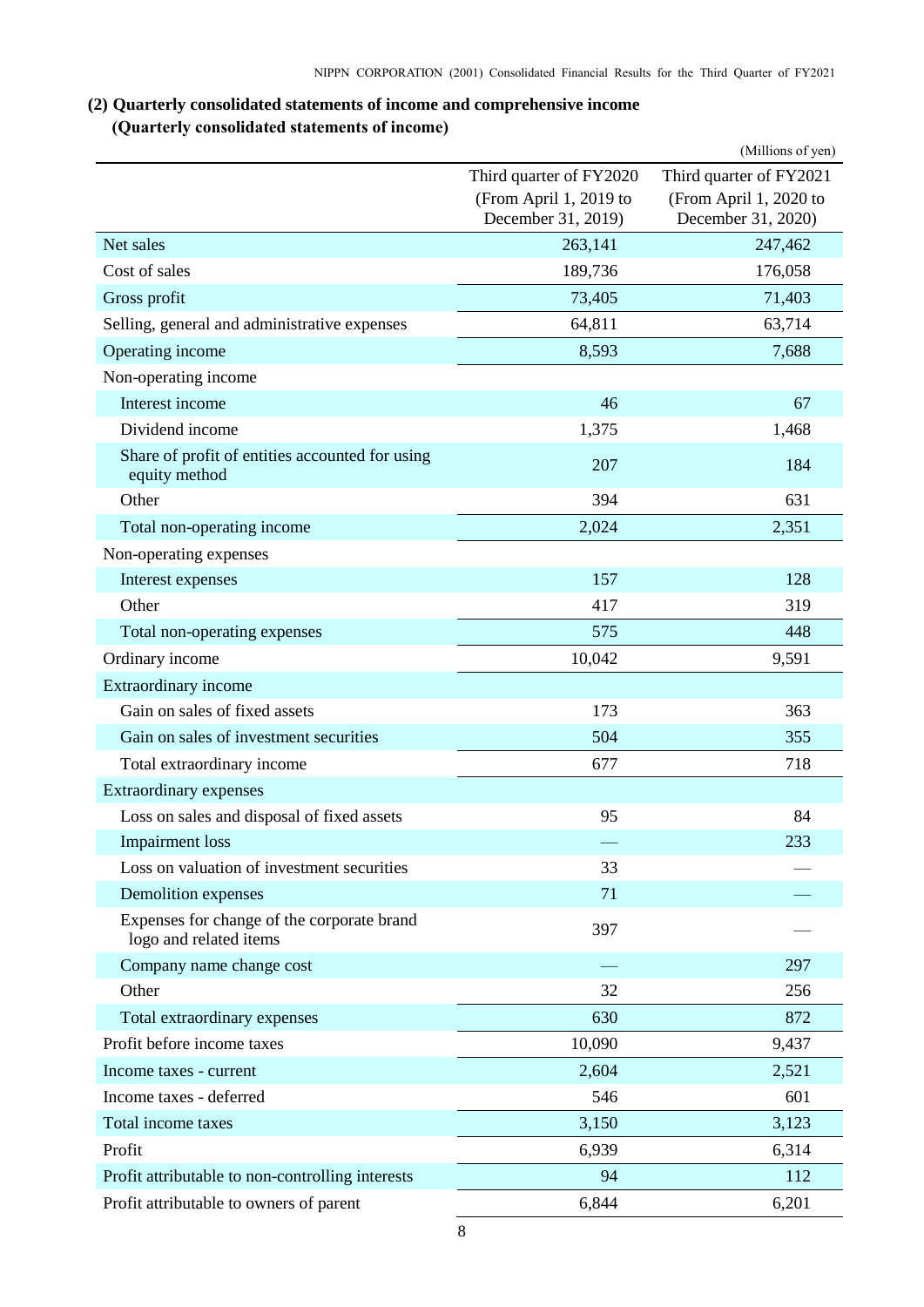<span id="page-10-0"></span>

|                                                                                      |                                              | (Millions of yen)                            |
|--------------------------------------------------------------------------------------|----------------------------------------------|----------------------------------------------|
|                                                                                      | Third quarter of FY2020                      | Third quarter of FY2021                      |
|                                                                                      | (From April 1, 2019 to<br>December 31, 2019) | (From April 1, 2020 to<br>December 31, 2020) |
| Profit                                                                               | 6,939                                        | 6,314                                        |
| Other comprehensive income (loss)                                                    |                                              |                                              |
| Unrealized holding gain (loss) on securities                                         | 1,319                                        | 1,915                                        |
| Deferred gain (loss) on hedges                                                       | 3                                            | (6)                                          |
| Foreign currency translation adjustment                                              | 28                                           | (590)                                        |
| Retirement benefits liability adjustments                                            | 39                                           | 147                                          |
| Share of other comprehensive income of<br>entities accounted for using equity method | (69)                                         | (17)                                         |
| Total other comprehensive income (loss)                                              | 1,322                                        | 1,447                                        |
| Comprehensive income                                                                 | 8,261                                        | 7,762                                        |
| (Comprehensive income attributable to)                                               |                                              |                                              |
| Comprehensive income attributable to<br>owners of parent                             | 8,163                                        | 7,630                                        |
| Comprehensive income attributable to<br>non-controlling interests                    | 98                                           | 131                                          |

## **(Quarterly consolidated statements of comprehensive income)**